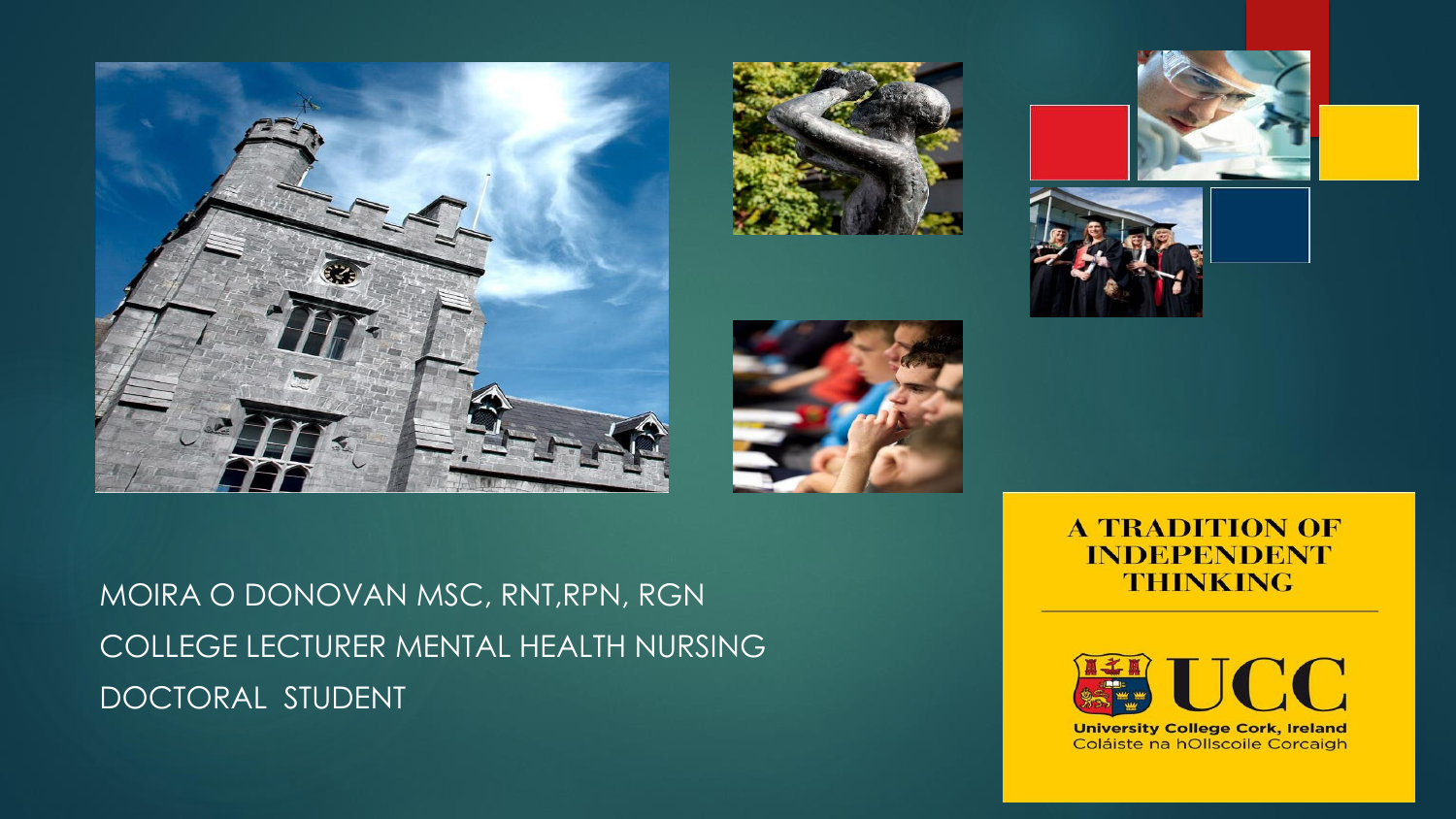## **Exploring Hope and Families-Why?**

▶ Approx 45,500 people in Ireland caring for someone experiencing a mental health problem (O Shea & Kennelly 2008)

**Recovery** approach: **strengths based partnership** working

(WHO 2013; Machin & Repper 2013)

▶ Hope and hope-inspiring relationships - key components of **recovery** (Hobbs and Baker 2012, Higgins 2008, Andresen, Oates, and Caputi 2003, Russinova 1999)

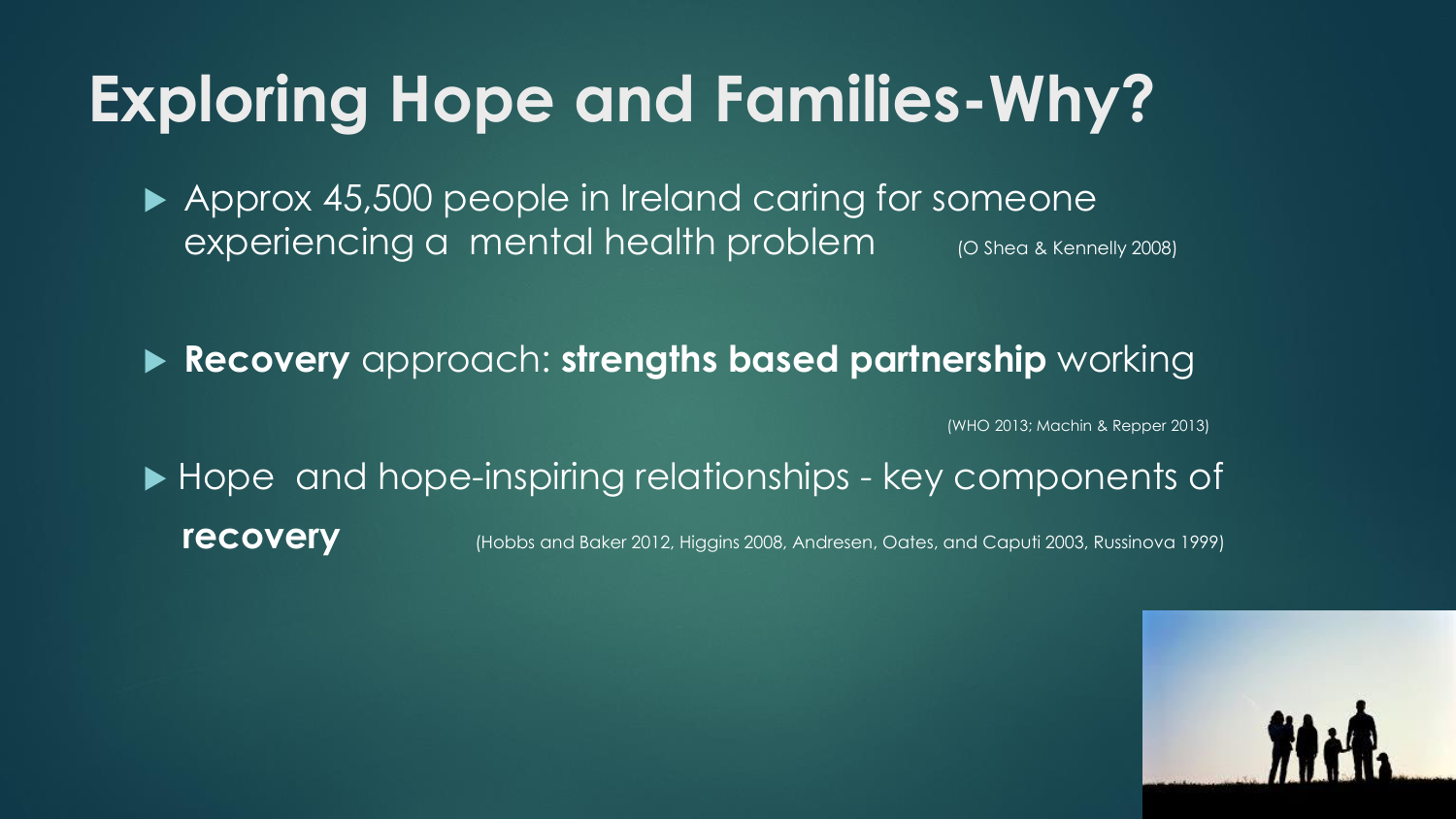## **Exploring Hope and Families-Why?**

Families **holders of hope yet...**

(Wyder and Bland 2014,Machin and Repper 2013; Parr 2009)

↑ hope among FMs → **positive outcomes** (Wong & Heriot 2012, Duggleby et al

2010 Lloyd & Hastings 2009)

- **Focus of research to date:**
- burden
- psychosocial family interventions

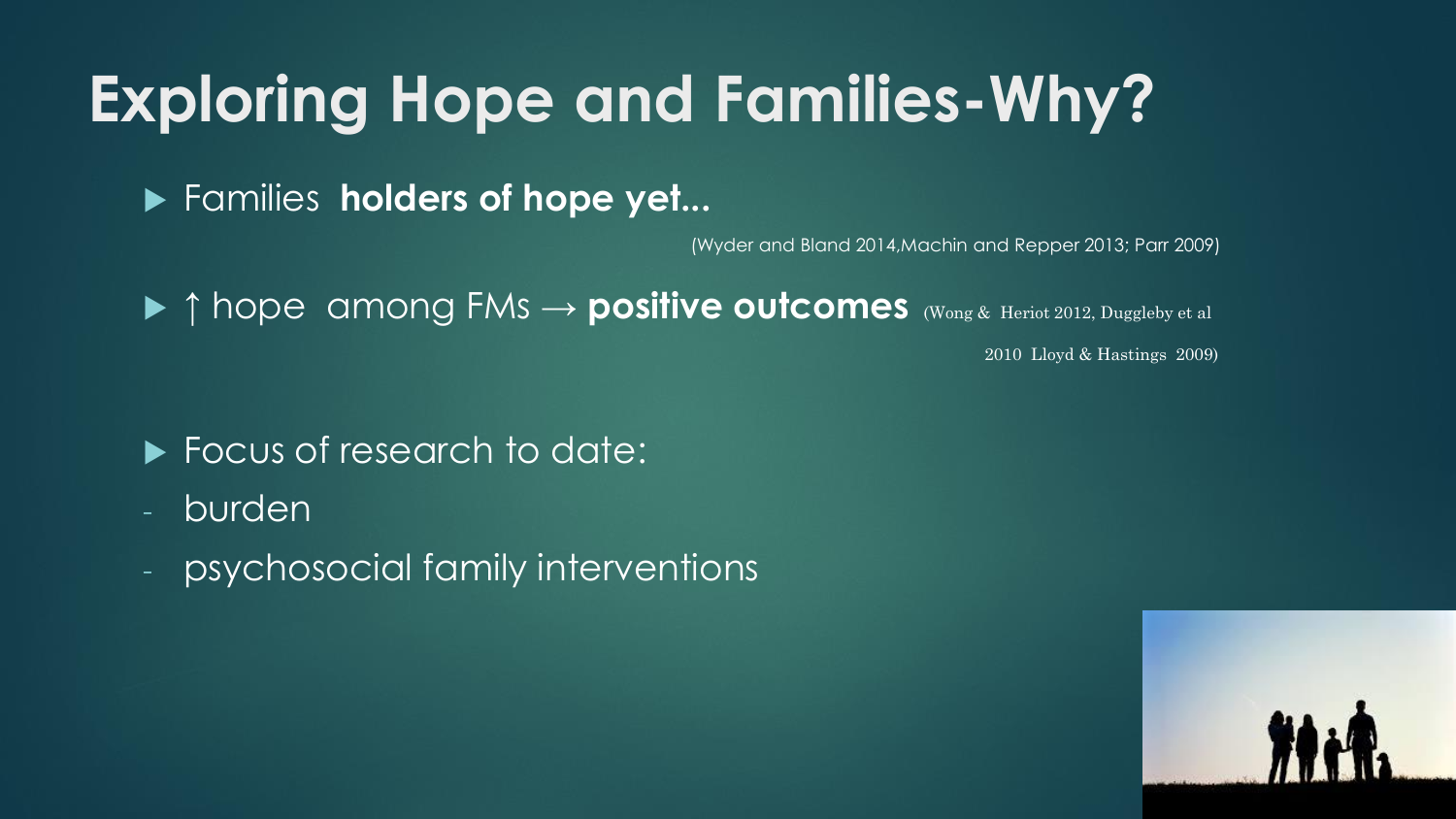# **Exploring Hope and Families: An integrative review**

**Aim**

 $\blacktriangleright$  To describe the current status of research on hope in/with families within the mental health context



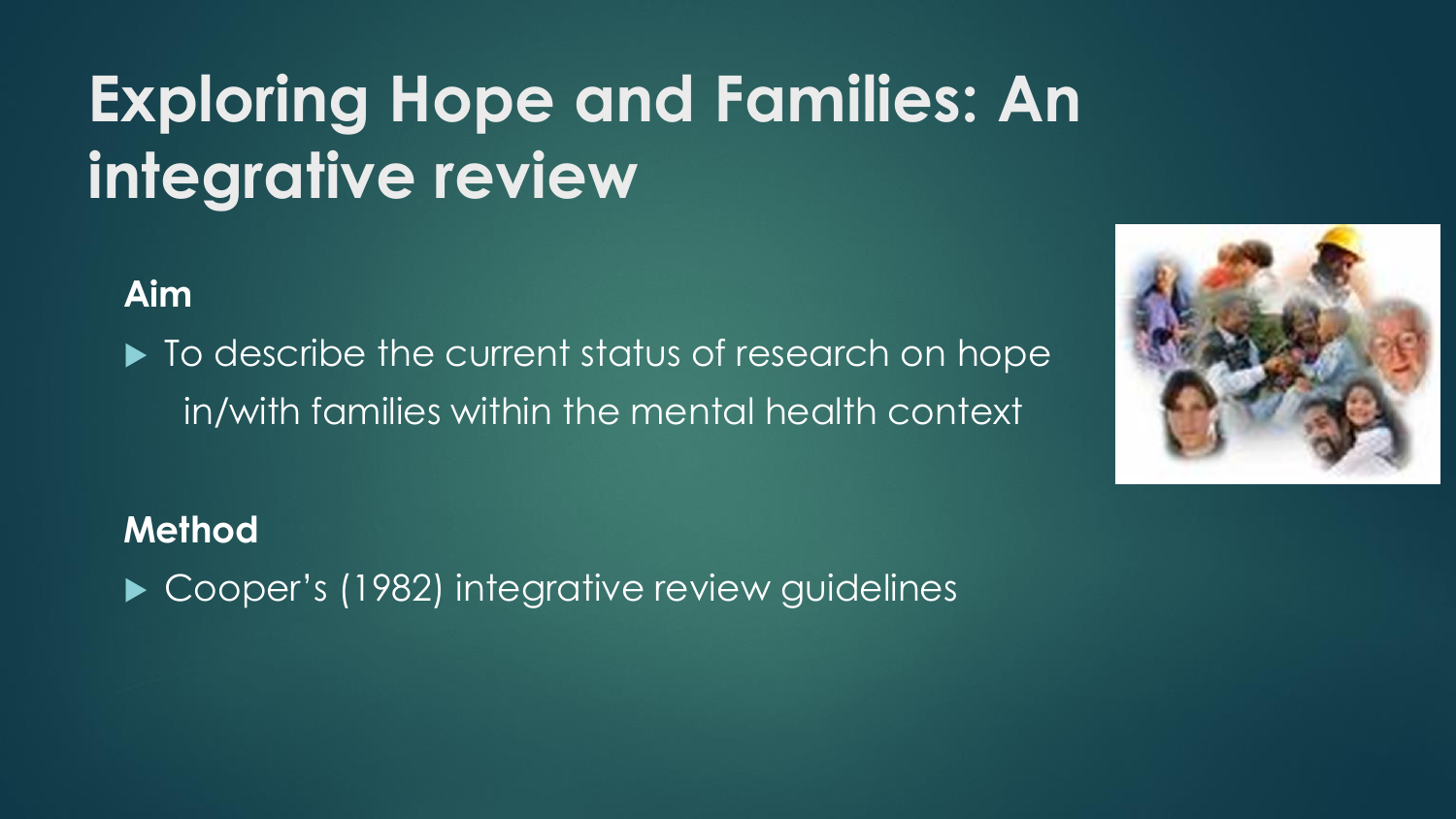#### 1 **Problem formulation**

- Clarification of terms
- Included studies:
	- ▶ Hope from the perspective of a FM was main focus of the study
	- ▶ Hope a key finding in a study which explored FMs' experiences of living with a person experiencing mental distress.
- FMs' views/results had to be clearly identified in the findings.

Excluded: Studies on optimism, gratitude and hopelessness

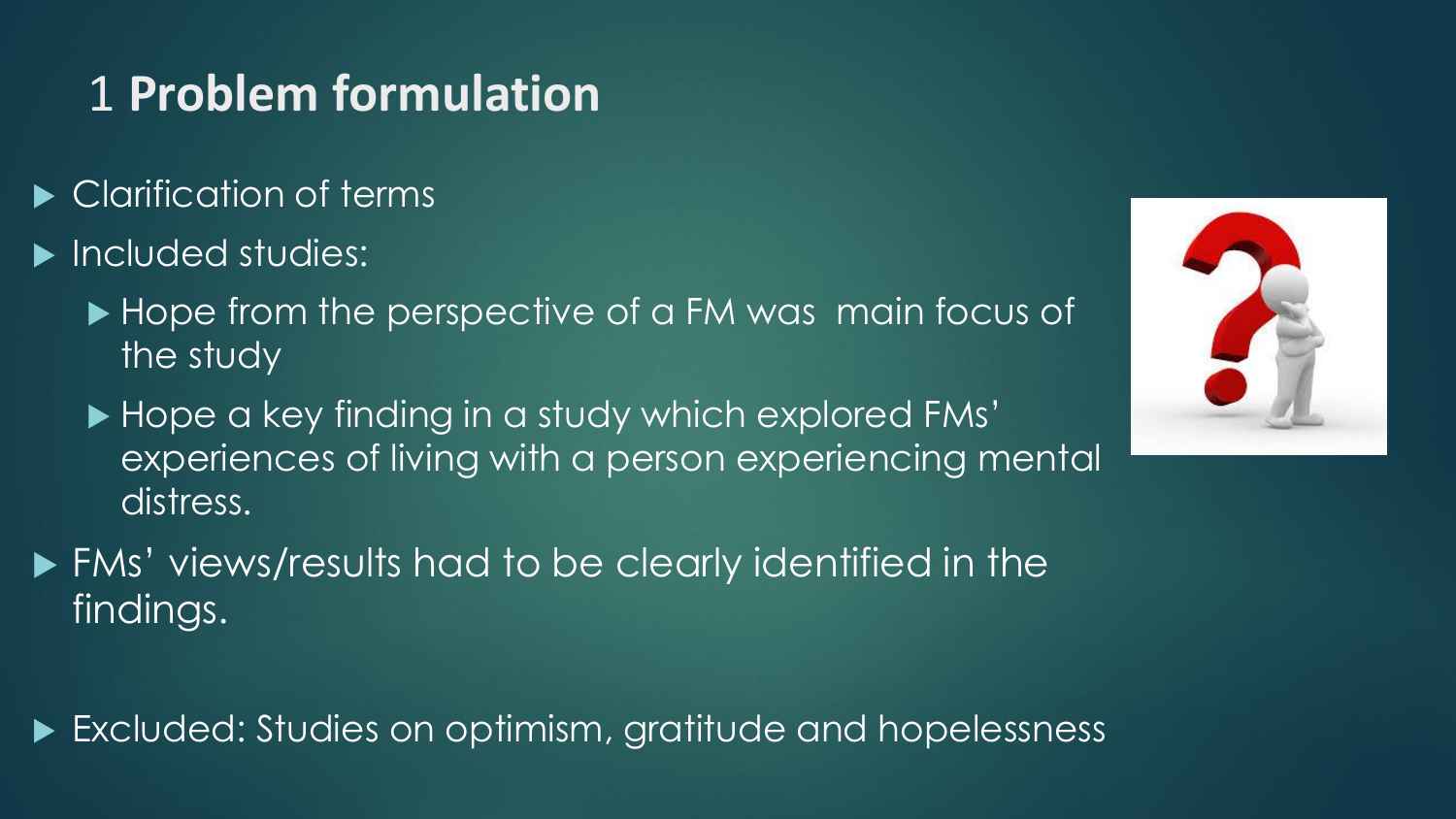#### **2 & 3 Data collection & evaluation of data points**

**N=17 studies** (6 qualitative,11 quantitative)

 **Variables** -coping, recovery attitudes, carer wellbeing, quality of life, satisfaction with services, depressive symptoms, burden, and resilience

Majority of studies focused on **serious mental illness (SMI)**

 Only **1 study** fully explored hope specifically from family members' perspective (Bland & Darlington 2002)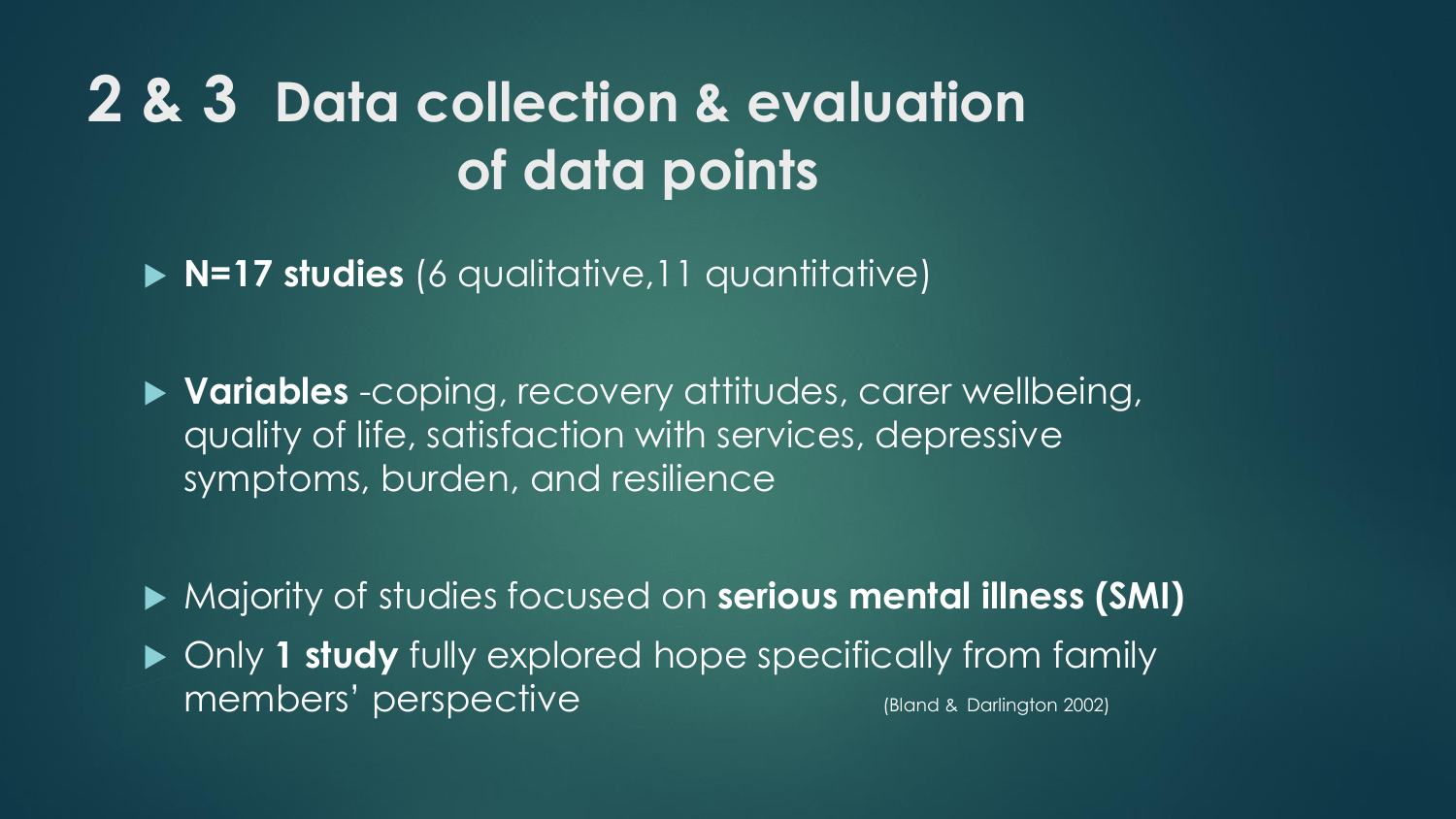# **2 & 3 Data collection & evaluation of data points**

**Methodological issues**

▶ Quantitative- sample sizes small

- $\blacktriangleright$  Not all studies gave a definition of hope
- Lack of a theoretical framework
- Snyder's State Hope Scale (1996) dominant
- Miller scale (1998) =1
- ▶ Qualitative of variable quality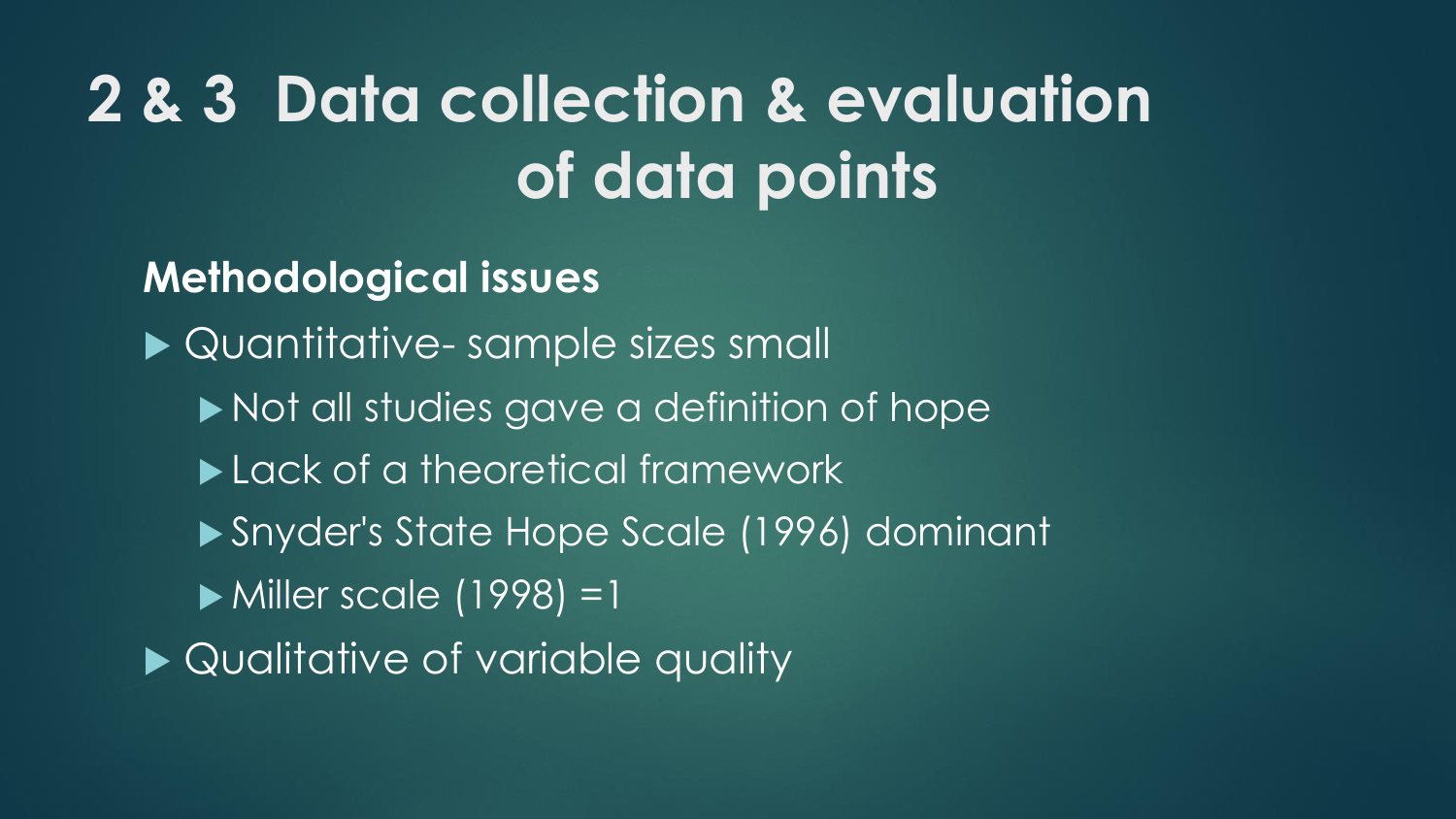#### **4 Data analysis and interpretation**

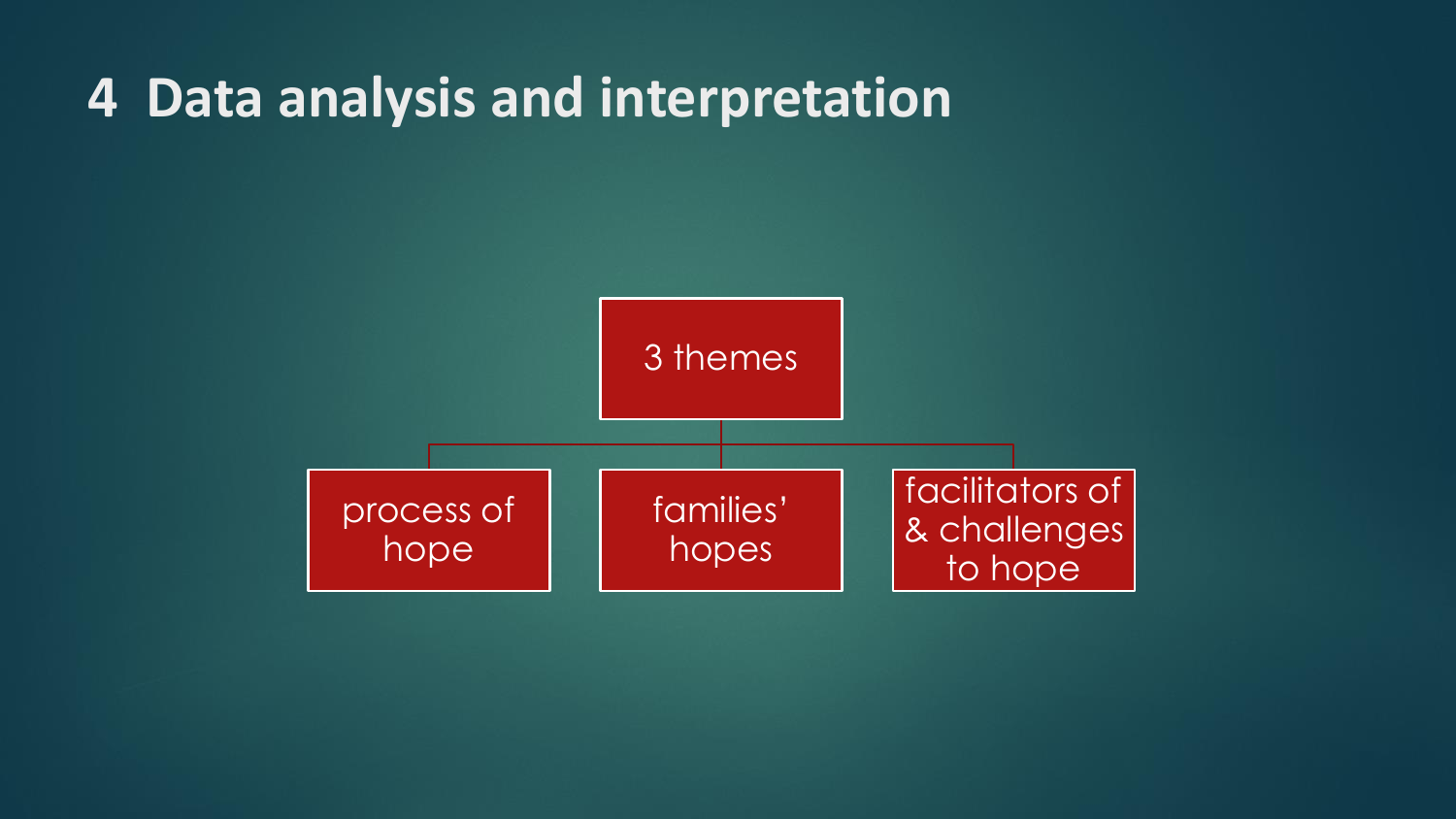## **1Process of hope**

- **Limited information**
- **ongoing , uncertain, fluctuating process** 
	- -"wavering between giving up hope and having no hope" (Weimand et al 2012)
	- -Ignition or reigniting of hope

(Tranvag et al 2008, Buteau et al 2008)

 **Grieving** →gradual acceptance → reconciliation → **new more realistic hopes**

(Tranvag et al 2008, Jonsson et al 2008, Bland & Darlington 2002)



- ▶ need to maintain **normality** (Tranvag et al 2008)
- ▶ needs to be situated within the **wider social**, **family and developmental context (Stein et al 2007)**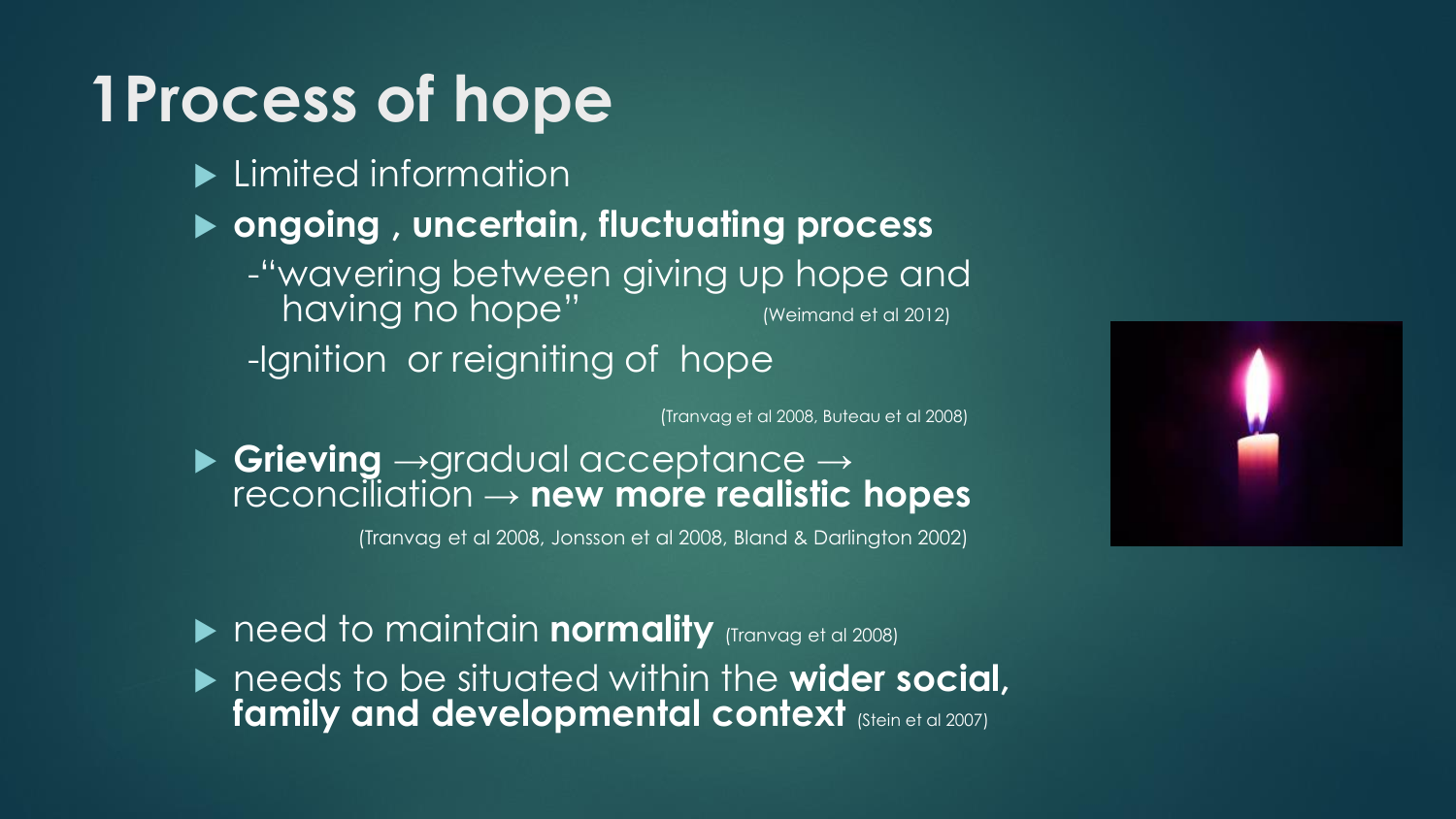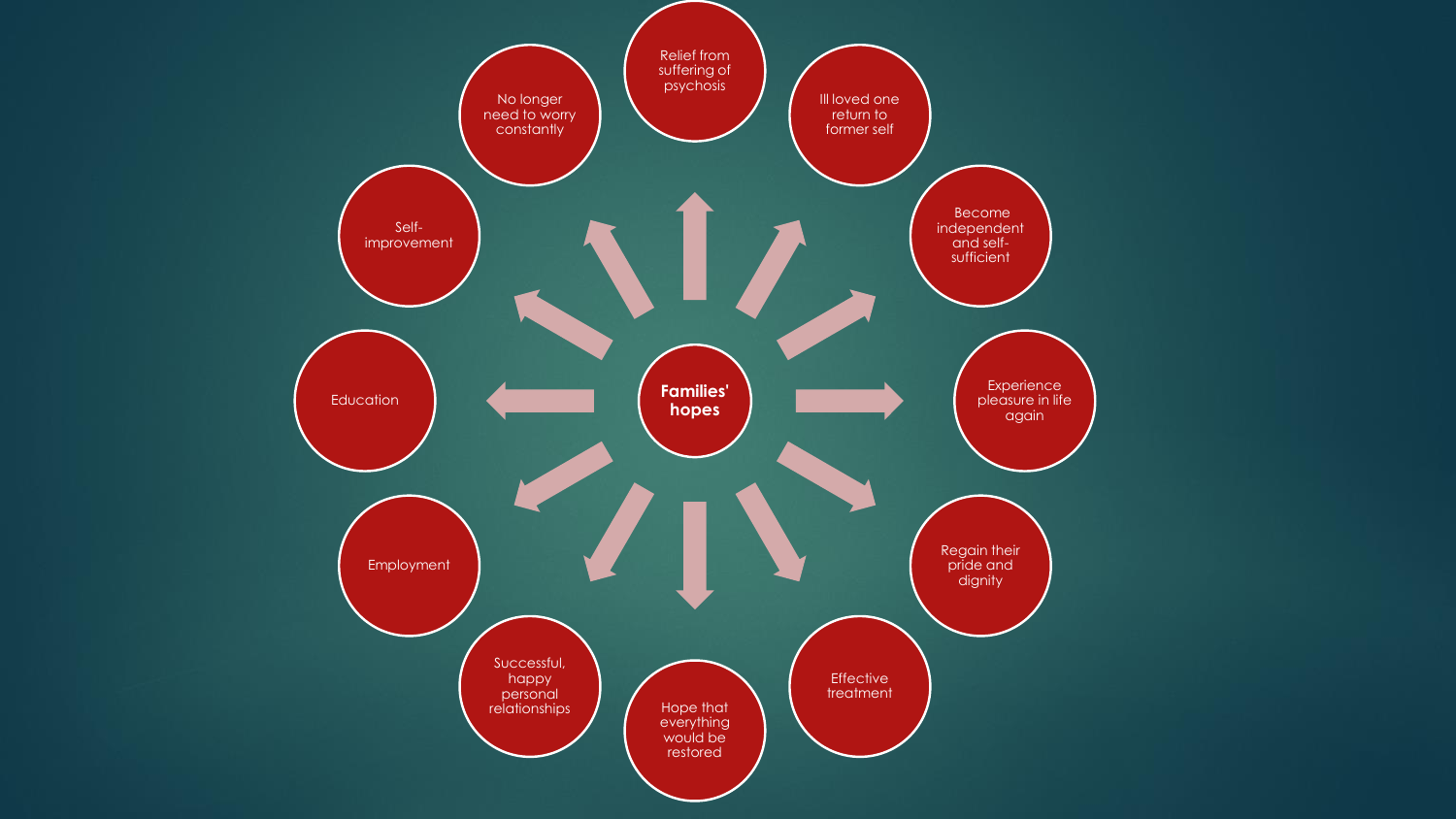| <b>Families Hopes</b>                      | <b>Study</b>                                    |
|--------------------------------------------|-------------------------------------------------|
| No longer need to worry constantly         | Jonsson et al 2008                              |
| <b>Relief from suffering of psychosis</b>  | Twedeell et al 2004;                            |
| <b>Ill loved one return to former self</b> | Twedeell et al 2004; Bland and Darlington 2002; |
|                                            | Twedeell et al 2004                             |
| Become independent and self-sufficient     | Twedeell et al 2004; Stein et al 2007           |
| <b>Experience pleasure in life again</b>   | Twedeell et al 2004; Stein et al 2007           |
| <b>Regain their pride and dignity</b>      | <b>Bland and Darlington 2002</b>                |
| <b>Effective treatment</b>                 | Buteau et al 2008                               |
| Hope that everything would be restored     | Tranvag & Kristoffersen 2008                    |
| <b>Successful, happy personal</b>          | Stein et al 2007                                |
| relationships                              |                                                 |
| <b>Employment</b>                          | Stein et al 2007                                |
| <b>Education</b>                           | Stein et al 2007                                |
| Self-improvement                           | Stein et al 2007                                |

d  $h$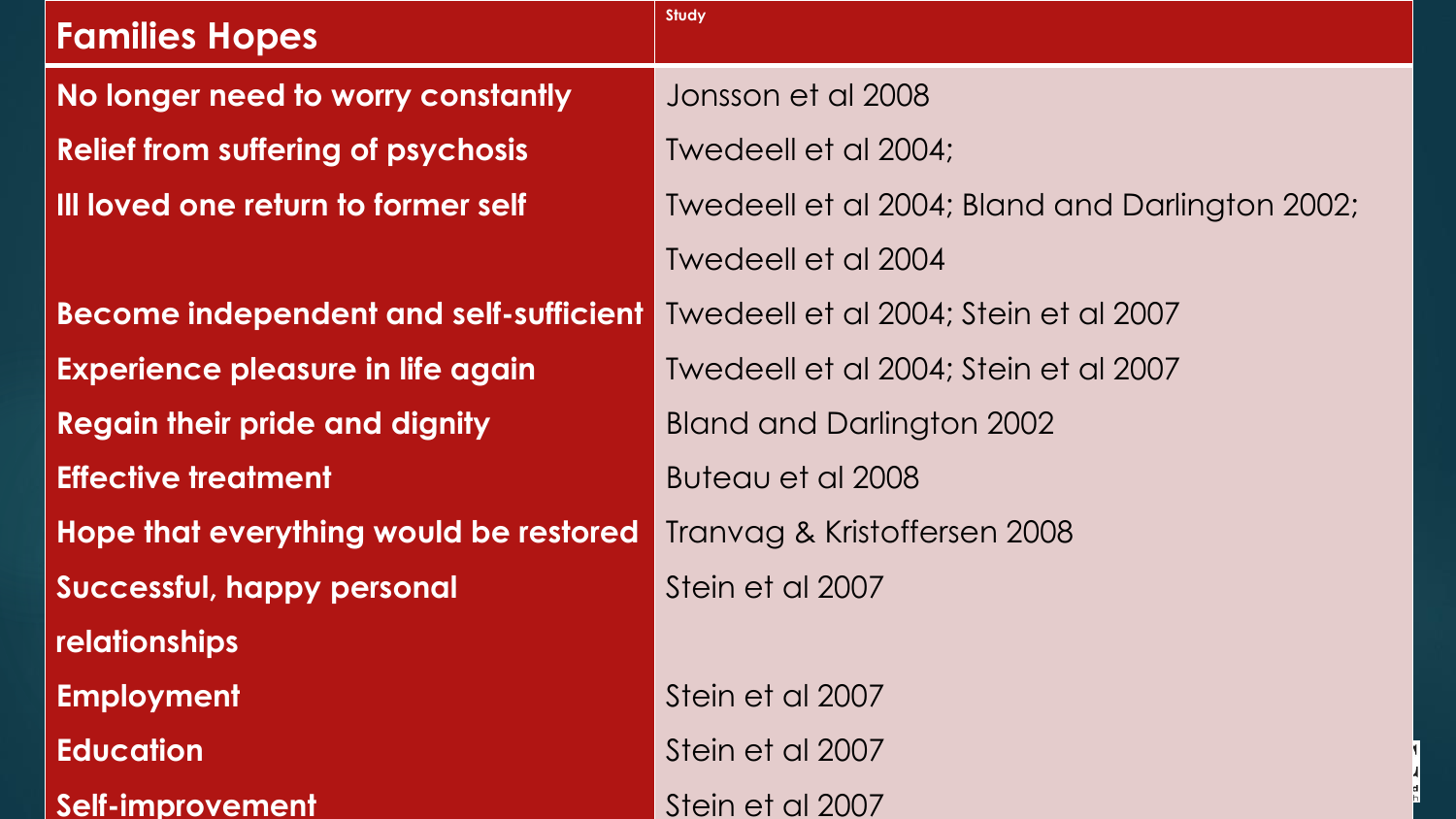#### **3 Facilitators of hope: External Factors**

- **Family and friends**
- **Meaningful information**
- Support programmes
- ▶ Health care Professionals
- **Less frequent face-to-face contact**
- $\blacktriangleright$  More positive and less negative caregiving experiences
- No prior history of mental illness in FM who is currently supporting ill loved one
- ▶ Culture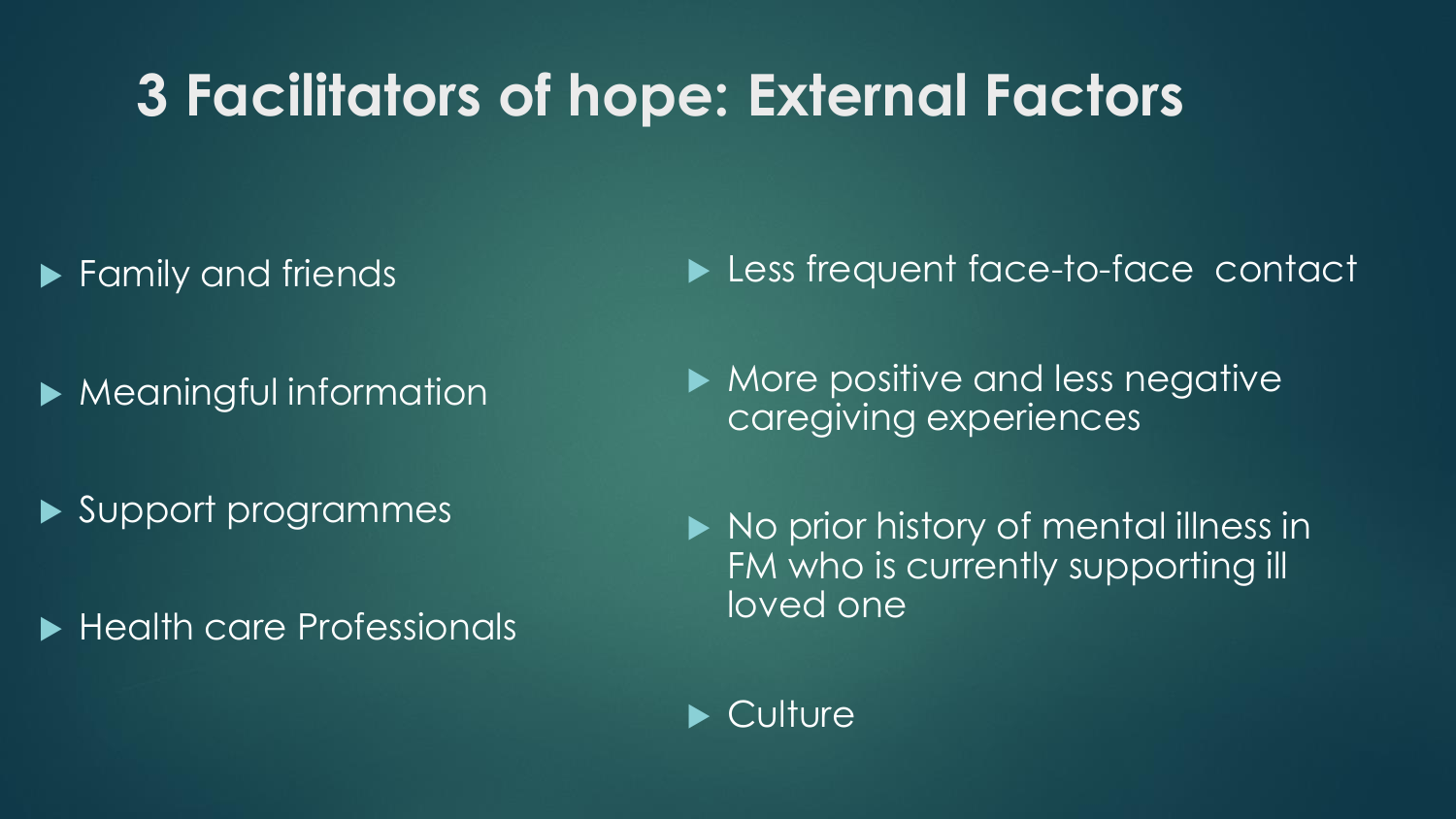#### **3 Facilitators of hope: Internal factors**

Adaptive coping strategies

**Positive attitude** 

**Religious/spiritual beliefs** 





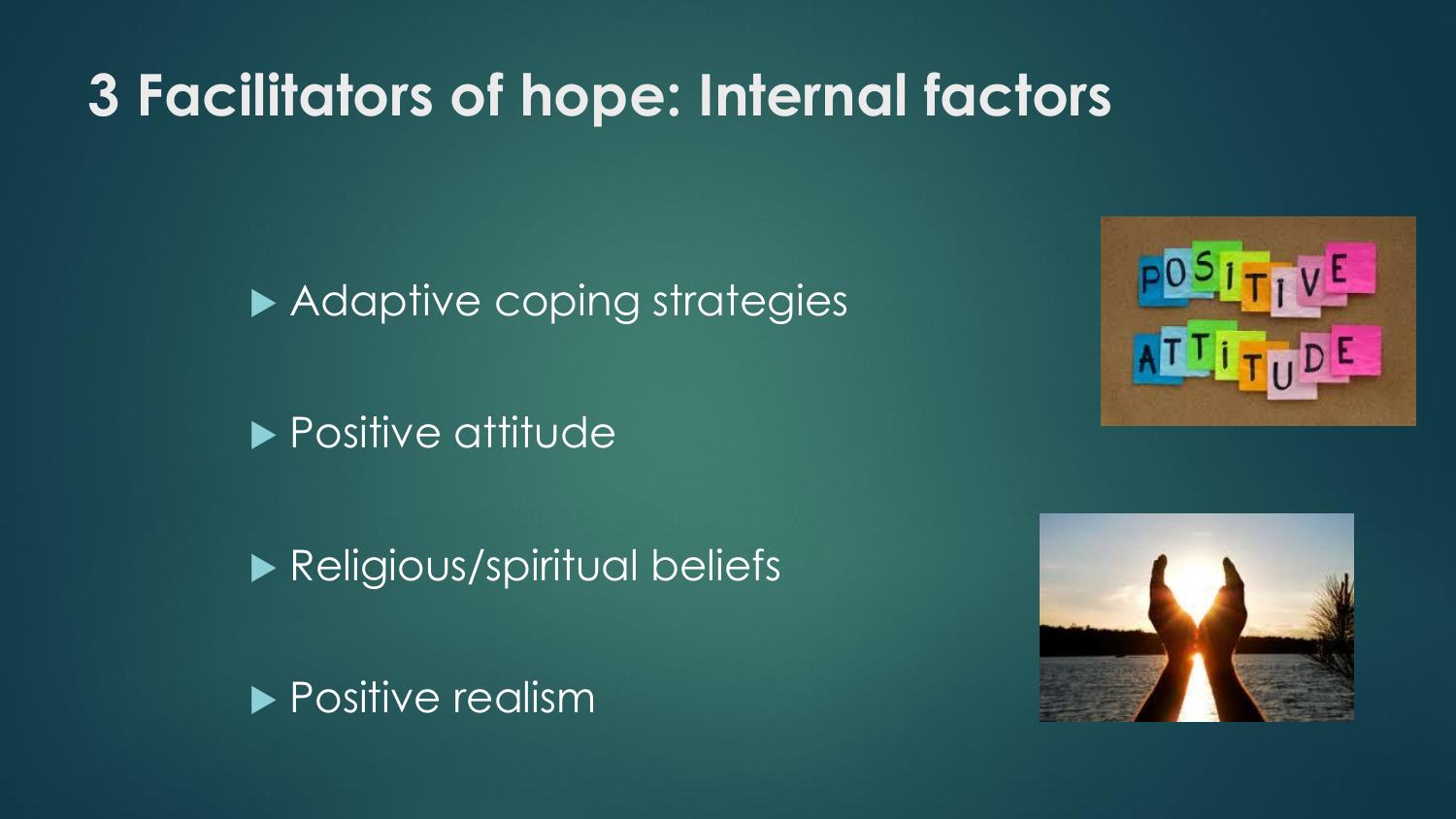# **3 Challenges to hope- External**

#### **Lack of**

 **support** from mental health professionals up-to-date, clear, meaningful **information continuity of care**

▶ Being told your ill relative will not improve



**Behavioural disengagement** 

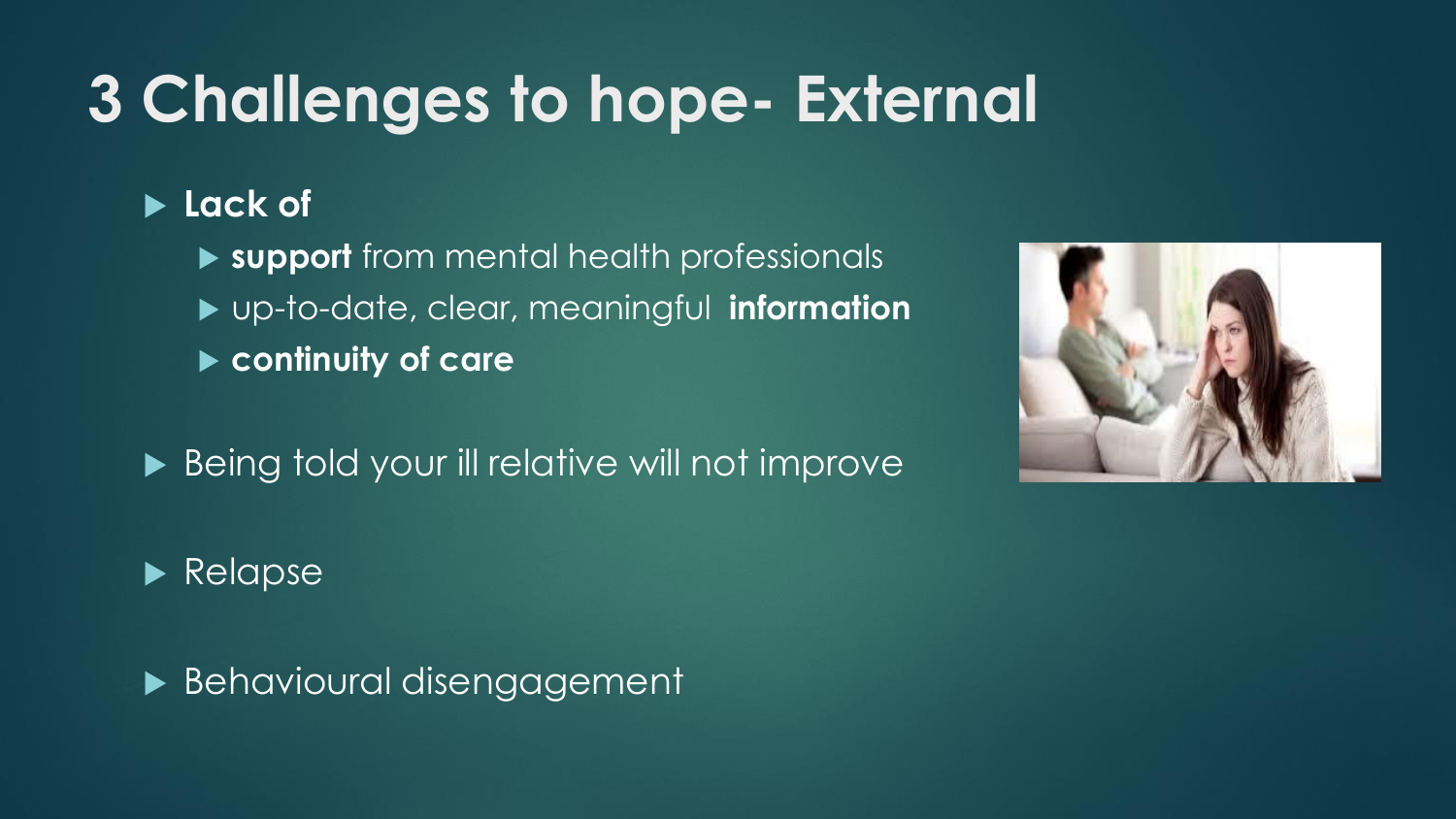#### **3 Challenges to hope –internal**

▶ FM Previous personal trauma/mental health problems

Maladaptive coping strategies

Stigma of ill relative's disorder

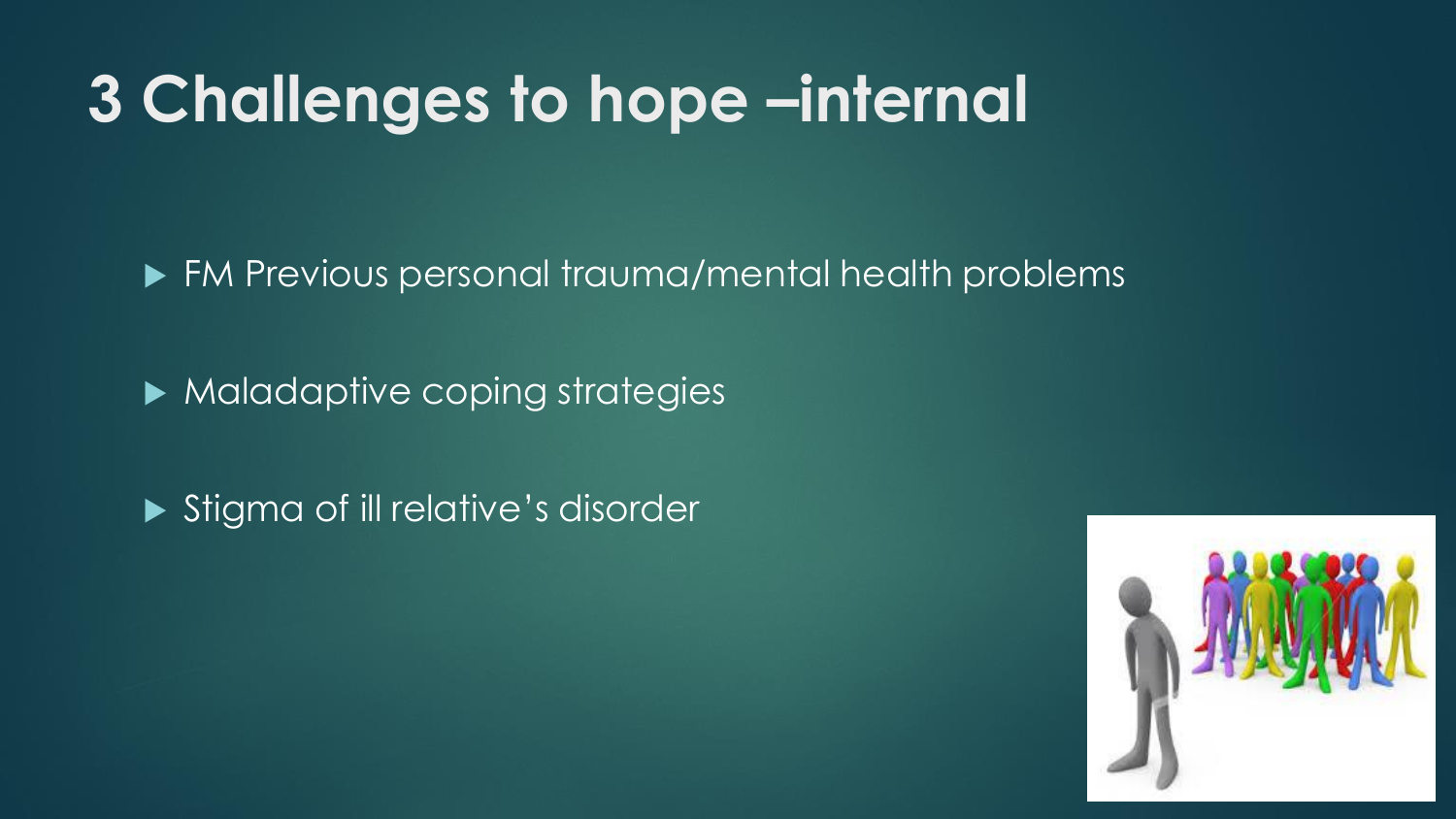# **Conclusions**

- Primarily set within a **positivist** paradigm
- Focus on:
	- **cognitive and behavioural** aspects of hope **SMI**
- Families holders of hope **BUT their voices unheard**
- **Focuses on FMs' hopes for service user** not their own personal hope
- **FMs have their own recovery journeys** therefore need to manage their own personal hopefulness
- **Strengths based perspective**
- How do FMs hold hope for themselves?



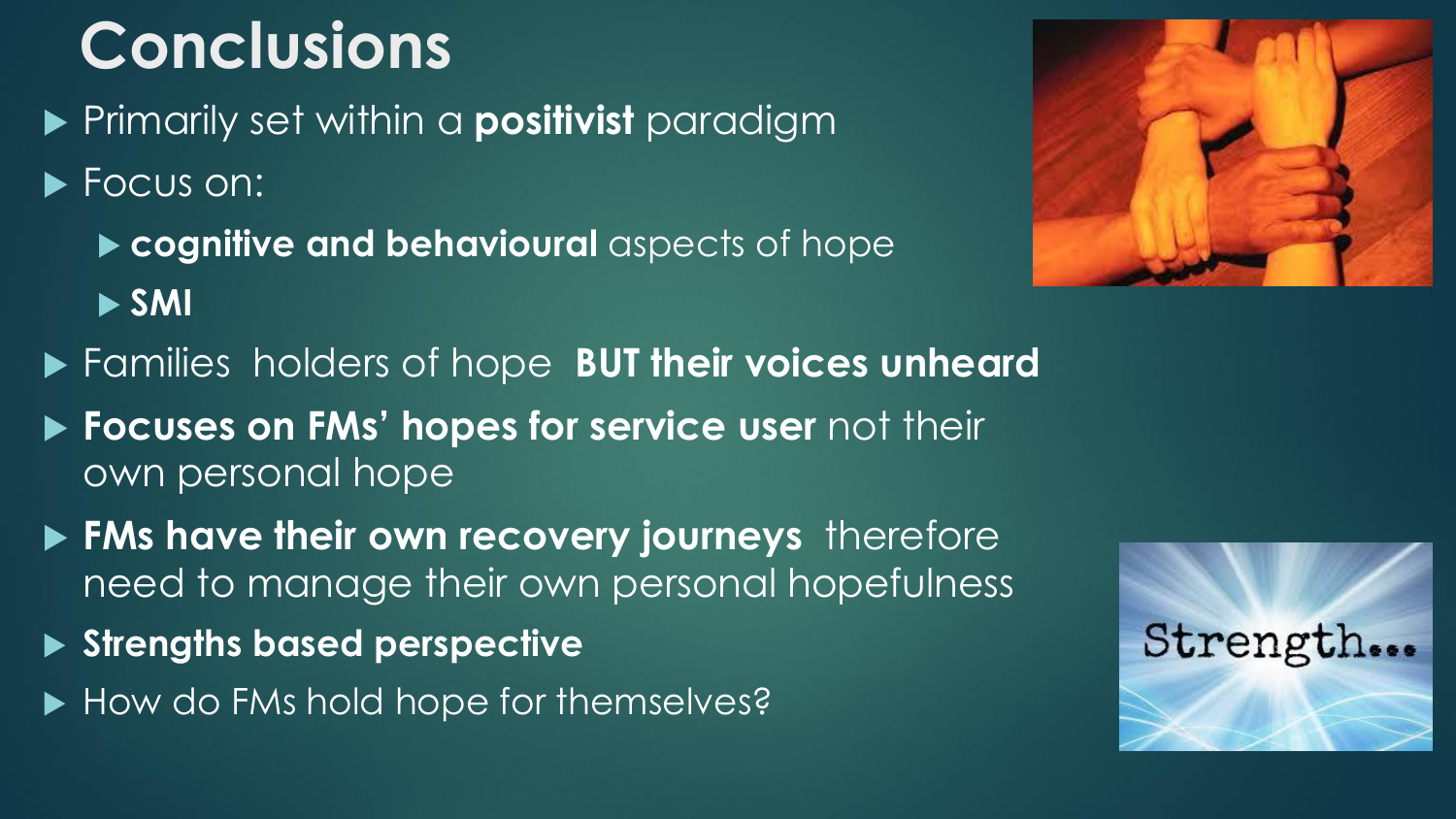# HOPE SEES THE INVISIBLE, AND ACHIEVES THE IMPOSSIBLE.

**UNKNOWN** 

CEBOOK COVERS

**Any questions or thoughts?**

Thank You

[moira.odonovan@ucc.ie](mailto:moira.odonovan@ucc.ie)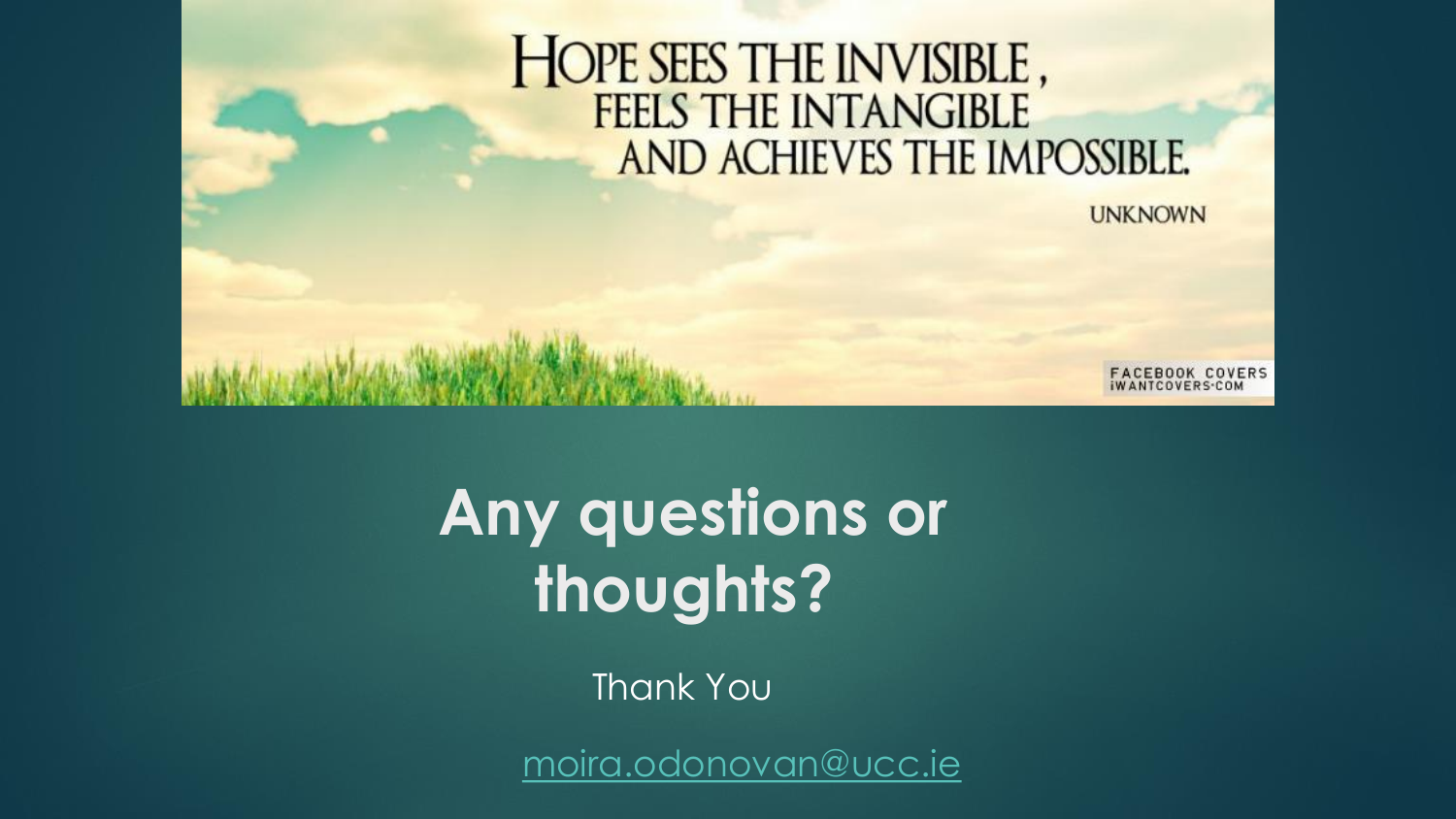| <b>Factors that Facilitate Hope in Families</b>        | <b>Study</b>                                                                            |
|--------------------------------------------------------|-----------------------------------------------------------------------------------------|
|                                                        |                                                                                         |
| <b>External Factors</b>                                |                                                                                         |
| Family and friends                                     | Bland & Darlington 2002 ; Jonsson et al 2008; Weis and Ash 2009                         |
| <b>Meaningful information</b>                          | Tranvag & Kristoffersen 2008; Jonsson et al 2008                                        |
| Support programmes                                     | Deane et al 2013, Buteau et al 2008; Weis and Ash 2009; Riley et al 2009; Redlich et al |
| <b>Health care Professionals</b>                       | 2010;                                                                                   |
| Less frequent face-to-face contact                     | Deane et al 2013                                                                        |
| More positive and less negative caregiving experiences | Bland & Darlington 2002 ; Jonsson et al 2008                                            |
| No prior history of mental illness in family member    | Marshall et al 2013                                                                     |
| who is currently supporting ill loved one              | Marshall et al 2013                                                                     |
| Culture                                                | Marshall et al 2013; Wu 2011                                                            |
|                                                        |                                                                                         |
|                                                        |                                                                                         |
|                                                        | Hernadez et al 2013                                                                     |
| <b>Internal factors</b>                                |                                                                                         |
| Adaptive coping strategies                             | Geffken et al2006; Freidman-Yakoobian et al 2009                                        |
| Positive attitude                                      | Bland & Darlington 2002 ; Jonsson et al 2008                                            |
| Religious/spiritual beliefs                            | Bland & Darlington 2002 ; Jonsson et al 2008                                            |
| Positive realism                                       | Tranvag & Kristoffersen 2008                                                            |
|                                                        |                                                                                         |
|                                                        |                                                                                         |
|                                                        |                                                                                         |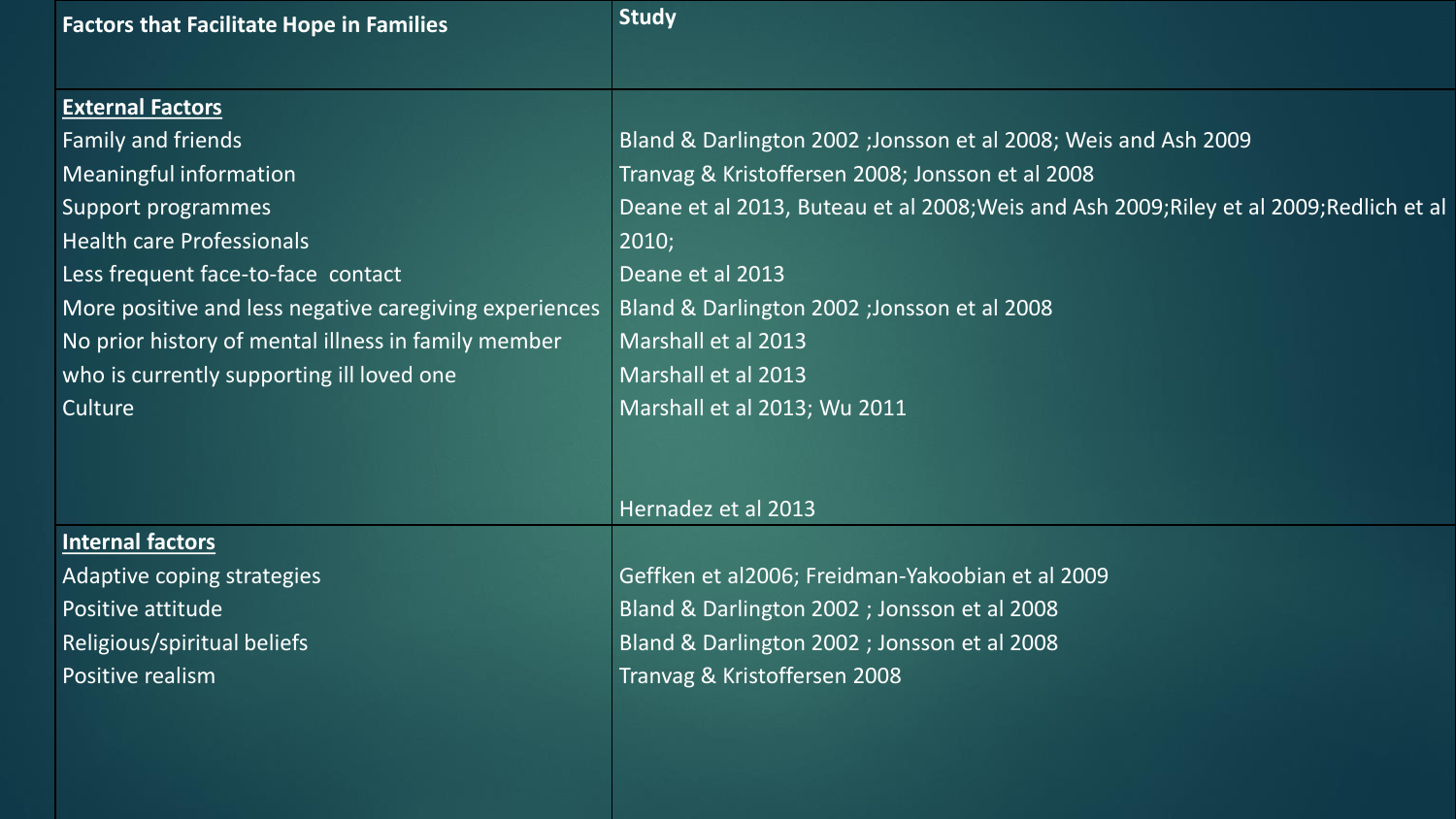#### **Challenges to hope- External**

Lack of support from mental health professionals

Lack of up-to-date, clear, meaningful information

Lack of continuity and fragmentation of care

Being told your ill relative will not improve

Relapse Behavioural disengagement

Weimand 2013, Tranvag & Kristoffersen 2008, Jonsson et al 2008, Buteau et al 2006, Bland & Darlington 2002

Tranvag & Kristoffersen 2008, Jonsson et al 2008,Buteau et al 2006

Buteau et al 2006 Bland & Darlington 2002

Tranvag & Kristoffersen 2008

Friedman-Yakoobian et al 2009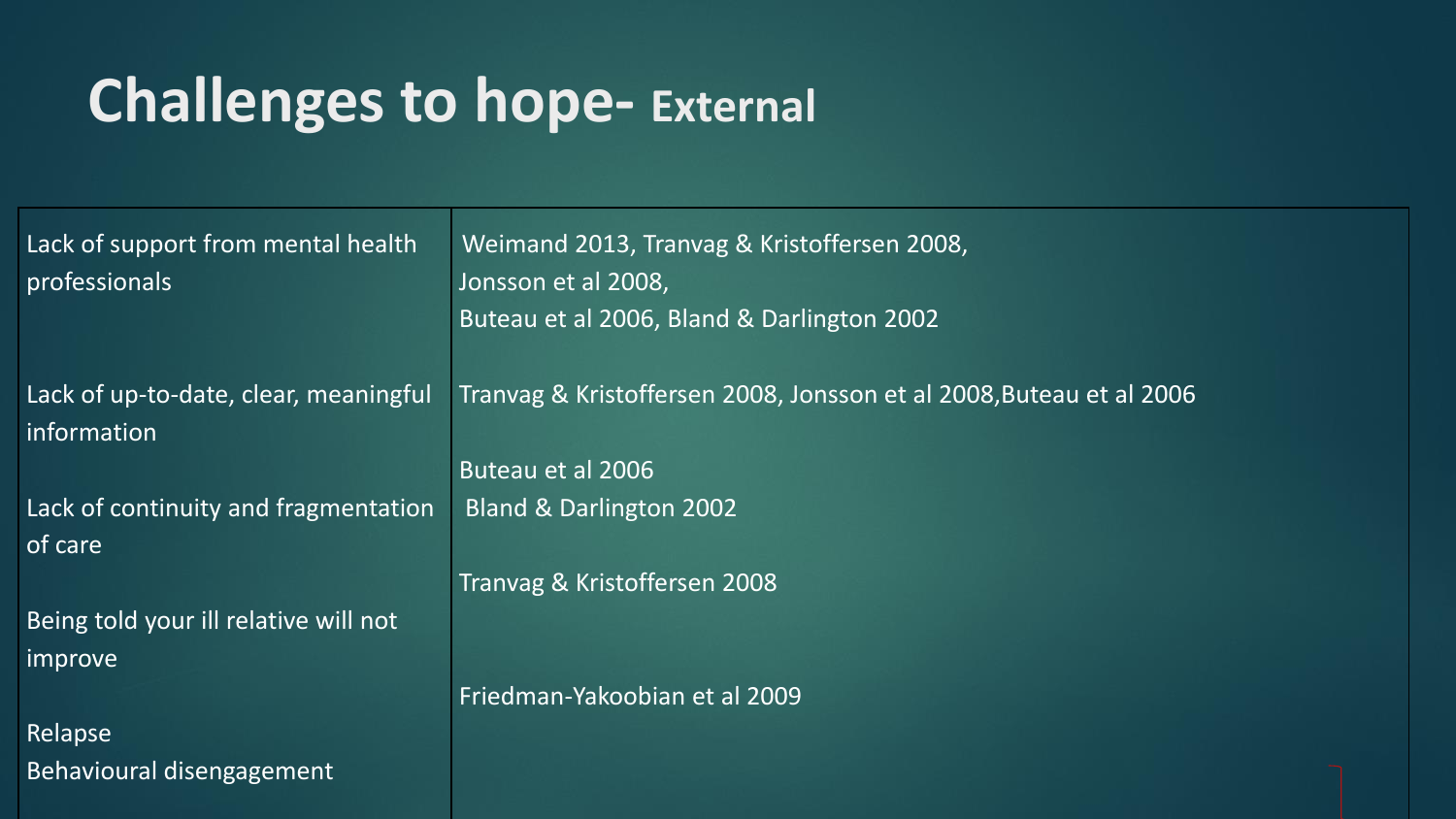#### **Challenges to hope –internal**

FM Previous personal trauma/mental health problems

Maladaptive coping strategies

Stigma of ill relative's disorder

Wu 2011

Friedman-Yakoobian et al 2009

Tranvag & Kristoffersen 2008,Buteau et al 2006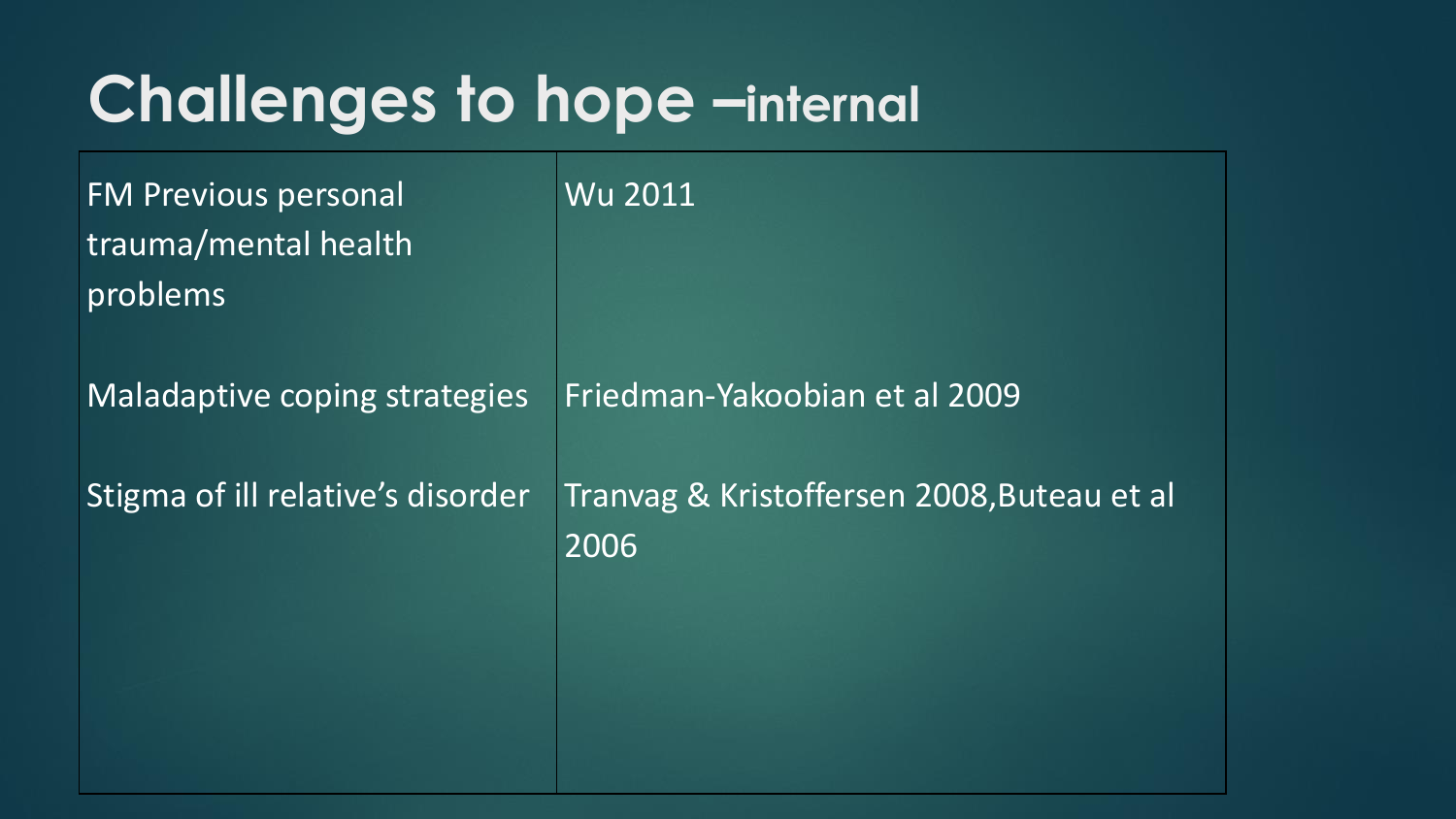# References

- Bland, R, & Darlington, Y (2002) The nature and sources of hope: perspectives of family caregivers of people with serious mental illness, Perspectives In Psychiatric Care, 38, 2, pp. 61-68
- Buteau, E., Dawkins, K. & Hoffman, P. (2008) In their own words: improving services and hopefulness for families dealing with BPD. Social Work in Mental Health, 6(1-2), 203-214.
- Cooper, H. M. (1982). Scientific guidelines for conducting integrative research reviews. *Review of educational research*, *52*(2), 291-302.
- Deane, F.P., Marshall, S., Crowe, T., White, A. & Kavanagh, D. (2013) A Randomized Controlled Trial of a Correspondence-Based Intervention for Carers of Relatives with Psychosis. Clinical Psychology & Psychotherapy, n/a-n/a.
- Duggleby, W., Holtslander, L., Steeves, M., Duggleby-Wenzel, S. & Cunningham, S. (2010) Discursive Meaning of Hope for Older Persons with Advanced Cancer and their Caregivers. Canadian Journal on Aging/La Revue canadienne du vieillissement, 29(03), 361-367
- Friedman-Yakoobian, M.S., de Mamani, A.W. & Mueser, K.T. (2009) Predictors of distress and hope in relatives of individuals with schizophrenia. Isr J Psychiatry Relat Sci, 46(2), 130-40.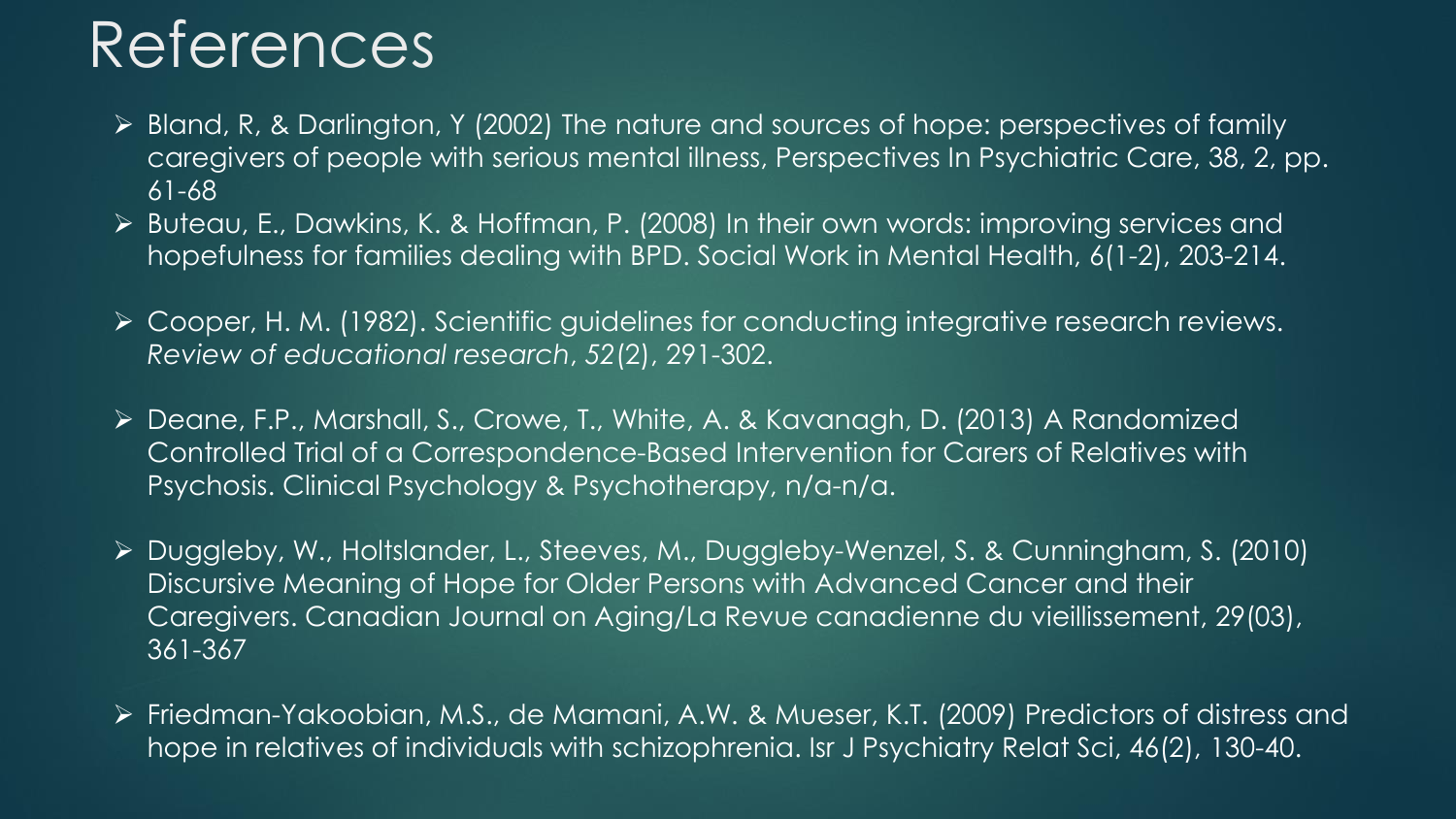## References

- ▶ Geffken, G.R., Storch, E.A., Duke, D.C., Monaco, L., Lewin, A.B. & Goodman, W.K. (2006) Hope and coping in family members of patients with obsessive-compulsive disorder. Journal of Anxiety Disorders, 20(5), 614-629.
- Hernandez, M., Barrio, C. & Yamada, A.-M. (2013) Hope and Burden among Latino Families of Adults with Schizophrenia. Family Process, 52(4), 697-708.
- Jönsson, P.D., Skärsäter, I., Wijk, H. & Danielson, E. (2011) Experience of living with a family member with bipolar disorder. International Journal of Mental Health Nursing, 20(1), 29-37.
- Machin, K. And Repper, J.(2013) Recovery: a carer's perspective Centre for Mental health and Mental Health network, NHS Confederation:London
- Marshall, S., Deane, F., Crowe, T., White, A. & Kavanagh, D. (2013) Carers' Hope, Wellbeing and Attitudes Regarding Recovery. Community Mental Health Journal, 49(3), 344-353.
- ▶ Shea, E. & Kennelly, B. (2008) The Economics Of Mental Health Care In Ireland. Mental Health Commission: Dublin
- Parr,H. and Scottish Recovery Network (2009) Carers and Supporting Recovery Scottish Recovery Network: Glasgow available at www.scottishrecovery.net